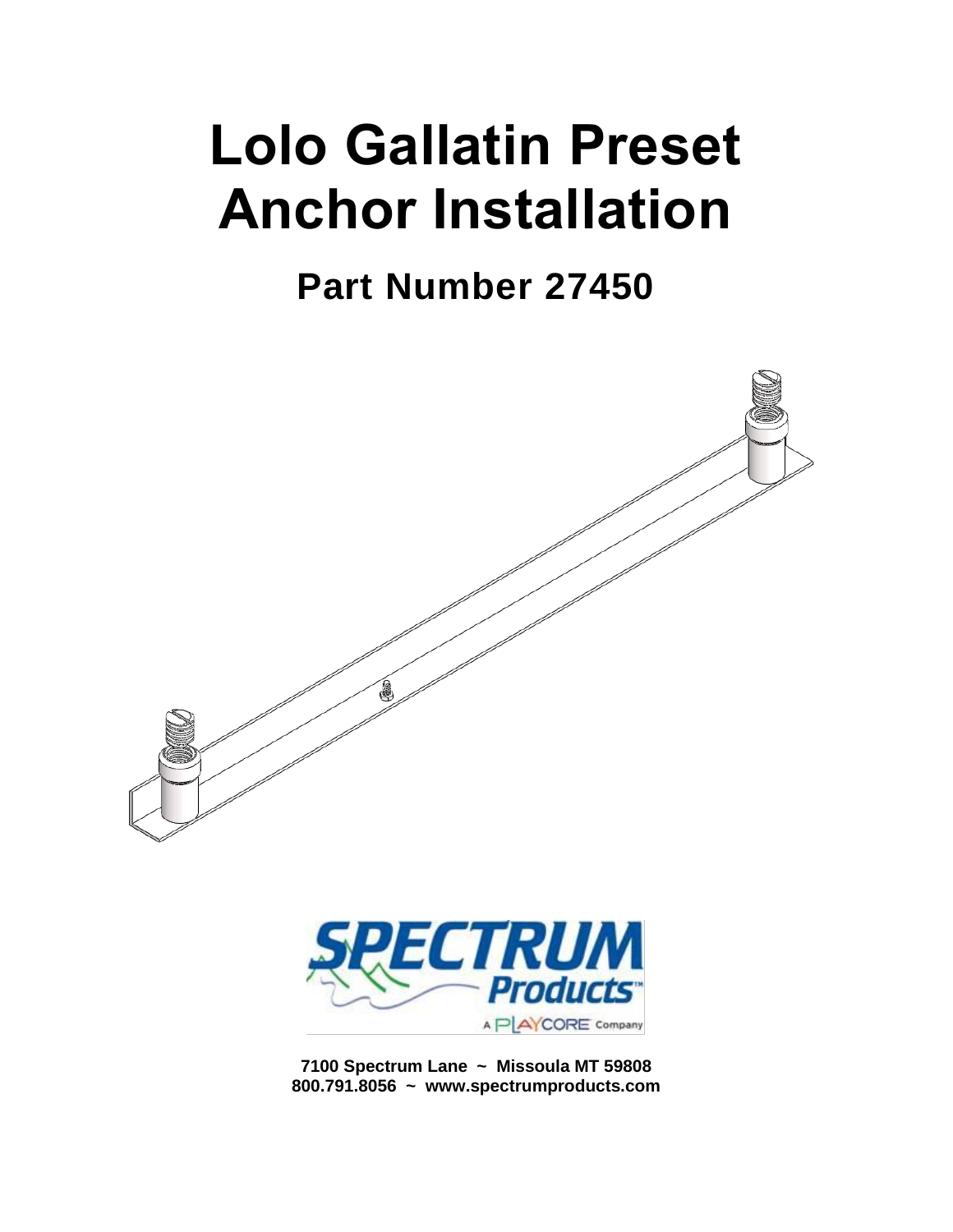The Swim-Lift<sup>®</sup> Gallatin and Lolo have been designed to fit on a variety of gutter/pool/spa wall configurations. The Lolo lift will accommodate swimming pool "only" installations, while the Gallatin will accommodate swimming pool and/or spa installations.

It is recommended that a licensed contractor install the lift anchor assembly.

### **Installation Location**

To install the new construction anchor assembly, select a location that will allow the user space to access the lift. Be aware, specific codes and regulations dictate the required access deck space. The 2004 ADA – ABA Accessibility Guidelines, subsection 1009.2.3 Clear Deck Space, stipulates: "On the side of the seat opposite the water, a clear deck space shall be provided parallel with the seat. The space shall be 36-inches (0.91m) wide minimum and shall extend forward 48-inches (1.22m) minimum from a line located 12-inches (0.3048m) behind the rear edge of the seat. The clear deck space shall have a slope not steeper than 1:48."



**Figure 1009.2.3 Clear Deck Space at Pool Lifts**

The water depth required for the installation of the Swim-Lift<sup>®</sup> Gallatin and Lolo is 38-inches (0.97m), minimum. This dimension is in compliance with the 2004 ADA – ABA Accessibility Guidelines, subsection 1009.2.8 Submerged Depth, which stipulates: The lift shall be designed so that the seat will submerge to a water depth of 18-inches (0.46m) minimum below the stationary water level." The 38-inches (0.97m) minimum dimension accommodates the seat and footrest.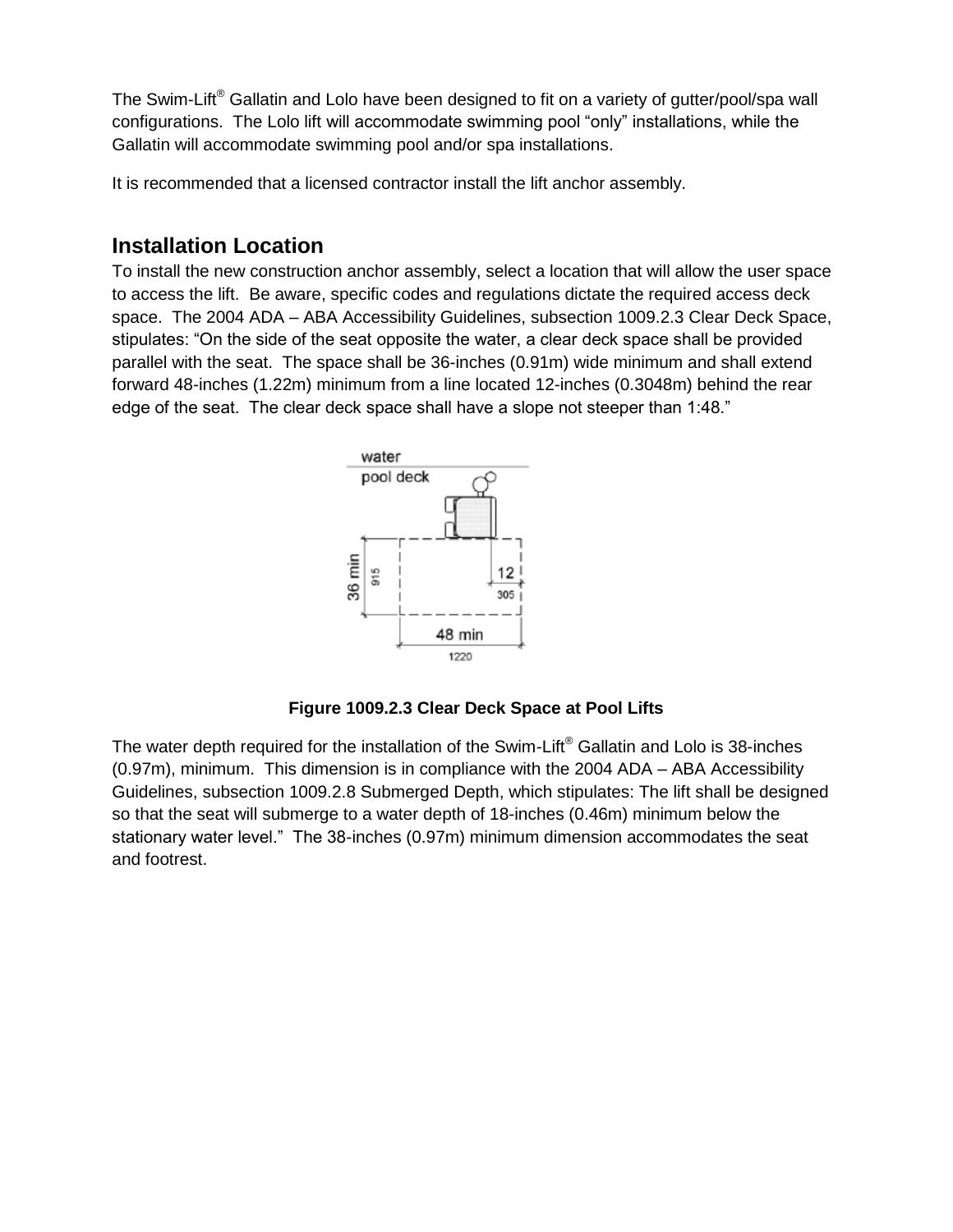

**Figure 1009.2.8 Pool Lift Submerged Depth**

The Gallatin is design to accommodate installation on spas. Spas normally have a bench that may interfere with the installation of a Lolo. The Gallatin will accommodate the majority of spa installations; except the case where the spa bench will not allow the seat to travel 18" under the surface of the water. This will not be a problem if the spa bench is at least 23" down from the static water level.

## **Installation Procedure**

#### **Gallatin**

The setback distance (Figure 1), or distance from the finished pool wall, to the centerline of the Gallatin anchor assembly can be between 20 ½-inches (0.52m) and 30-inches (0.76m). The recommended setback distance is 24-inches (0.61m).

#### **Lolo**

The setback distance (Figure 1), or distance from the finished pool wall, to the centerline of the Lolo anchor assembly can be between 23-inches (0.58m) and 25-inches (0.64m). The recommended setback distance is 24-inches (0.61m).

#### **Gallatin and Lolo**

The individual anchors, attached to the anchor assembly, may not be placed within 6-inches (15.24cm) of any concrete joint.

Bond the anchor assembly to the pool/spa-bonding grid. Locate a bonding source to bond (ground) the anchor. The steel rebar-bonding grid of the pool/spa deck is the best choice for bonding the anchor. Attach a No. 8 solid copper wire (NEC Section 680-22) from the bonding bolt on the base of the anchor to the bonding grid.

*Note: The National Electric Code requires that all stationary equipment must be properly bonded to the pool-bonding grid. Bonding to a common grid may promote a galvanic condition, enhancing the possibility for corrosion and discoloration of metallic materials. Be aware, corrosion of the least noble metal may occur.*